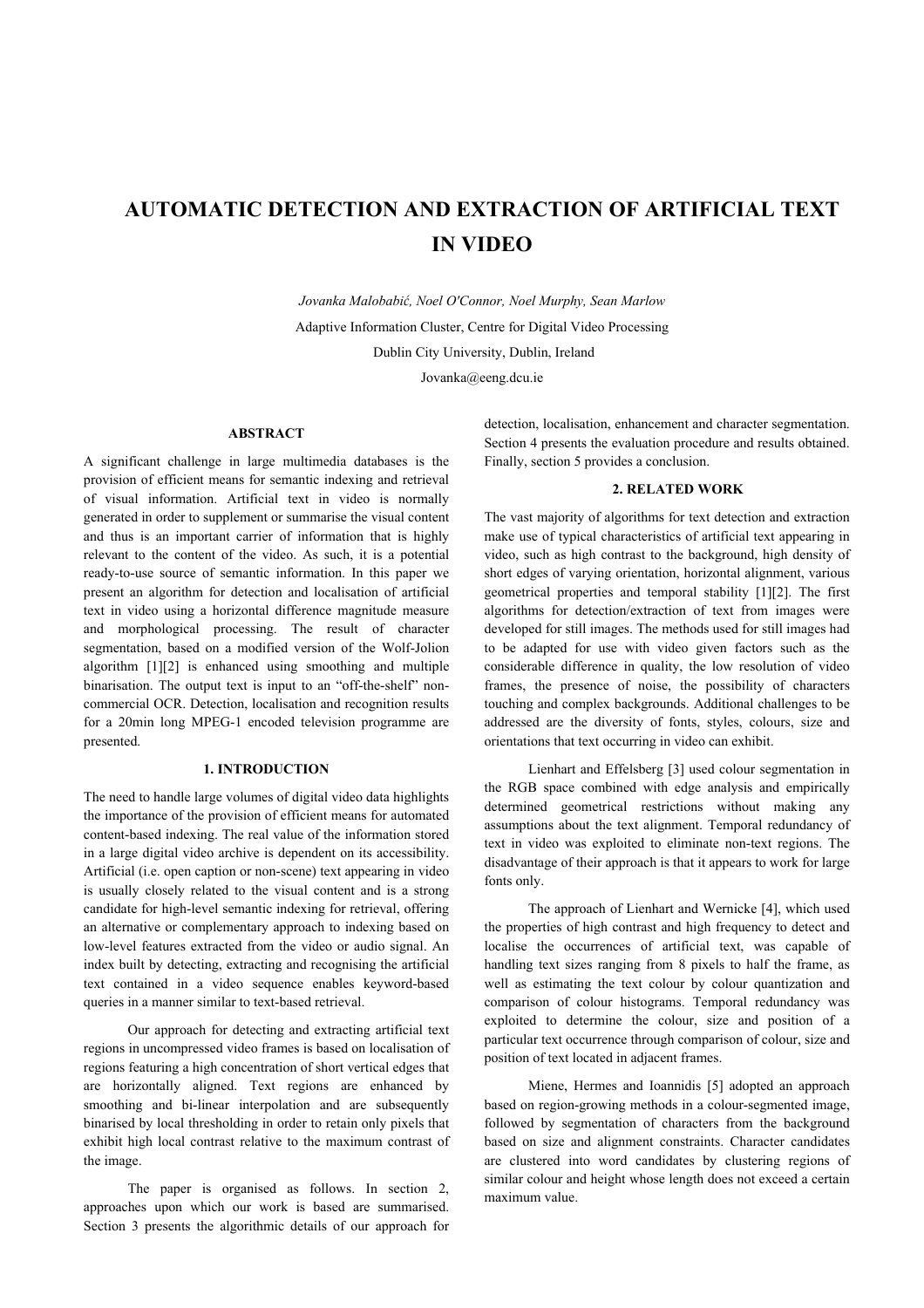Wolf and Jolion [1][2] applied a detection algorithm to each frame of the video sequence. All processing was performed on grey-scale images. Their approach makes use of following properties of text in video: (i) grey level properties (high contrast in given directions), (ii) morphological properties (spatial distribution and shape), (iii) geometrical properties (height, width, height-to-width ratio) and (iv) temporal properties (stability). Temporal redundancy is exploited to determine the final text bounding boxes and to obtain an enhanced image that is then binarised and passed to OCR for recognition. A combination of morphological processing and imposition of geometrical constraints was used to remove non-text regions. Segmentation was performed using a modified Niblack's algorithm [1][2], which uses local thresholding.

The principal differences between our approach and that of [1] [2] are that our detection method is applied to every Iframe only, that we use the magnitude of the symmetrical horizontal difference as a measure of probability that a pixel belongs to a text region, that all text regions in frame are bounded by a single box, and that text segmentation is performed twice.

#### **3. THE PROPOSED APPROACH**

The functional diagram of the system is presented in Figure 1. The detection algorithm, which operates in the uncompressed domain, is applied to every I-frame of the MPEG-1 video sequence only, thus exploiting the temporal stability of artificial text. A single rectangular box that bounds all candidate text regions is defined for each I-frame. Following image enhancement and morphological processing these rectangular boxes are cropped and binarised, and subsequently passed to the OCR module. These steps are described in more detail in the following.

## **3.1. Detection and localisation**

Our detection method is based on texture analysis, relying on the property of Latin script to form a texture characterised by a high density of vertical edges aligned horizontally. The method operates on an uncompressed video frame in a YUV colour space. Temporal stability of text in video is taken into account through an assumption that a particular text appearance has to remain visible for a certain minimum duration (i.e. approx. 1 second) in order to be readable. It is therefore sufficient that only I-frames be examined and analysed for the presence of text that appears over a number of consecutive frames [4].

#### *3.1.1. Edge detection and processing*

The magnitude of the symmetrical horizontal difference is calculated for each pixel in the luminance component of the frame. Each pixel value in the resulting image is a measure of the probability that it belongs to a text region. Pre-processing prepares the edge map for binarisation by joining the vertical edges horizontally into clusters corresponding to words and text lines. The edge map is first smoothed using a 3x3 binomial filter,

which is followed by blurring horizontal using a 3x1 mask. A small blurring mask is used in order to avoid connecting noisy areas to areas containing text. Erosion by a cross mask is then carried out to clear the top intensity layer in the greyscale image [6]. As a result, bright text areas slightly shrink in size, but so do the noisy edges in the background. Subsequent smoothing increases the size of text regions as does a final 3x3 dilation. Figure 2 illustrates the effects of some of these processing steps.



#### Fig.1. System block diagram

#### *3.1.2. Binarisation*

Binarisation of the edge map is performed in order to separate text-containing regions from the rest of the frame using Otsu's global thresholding method as described in [1][2]. An optimal threshold is calculated based on the grey level histogram by assuming Gaussian distributions of text pixels and non-text pixels. The method aims to maximise the interclass variance. The optimal threshold is calculated using the formula [1][2]:

$$
t = \arg \max_{t} (\omega_0 \omega_1 (\mu_1 - \mu_0)^2)
$$

where  $\omega_0$  is the normalised mass of class 0 (i.e. the number of pixels in the class divided by the total number of pixels in the image),  $\omega_1$  is the normalised mass of class 1, and  $\mu_1$  and  $\mu_0$  are mean grey levels for each of the classes. Unlike [1][2], in this system thresholding is implemented based on a 64-bin histogram using a single threshold. Ideally, this step results in an image featuring clusters of white pixels in areas corresponding to the text regions. In practice, small clusters of white pixels may appear elsewhere in the frame. Binarisation is followed by post processing to remove these noisy areas. Figure 2 shows the result of the edge map binarisation before and after morphological processing.

#### *3.1.3. Fitting bounding boxes*

The aim of this step is to fit a single bounding box that encloses all text areas in the frame. This requires that as much noise as possible be removed beforehand, otherwise there is a risk that the bounding box may potentially grow to reach the size of the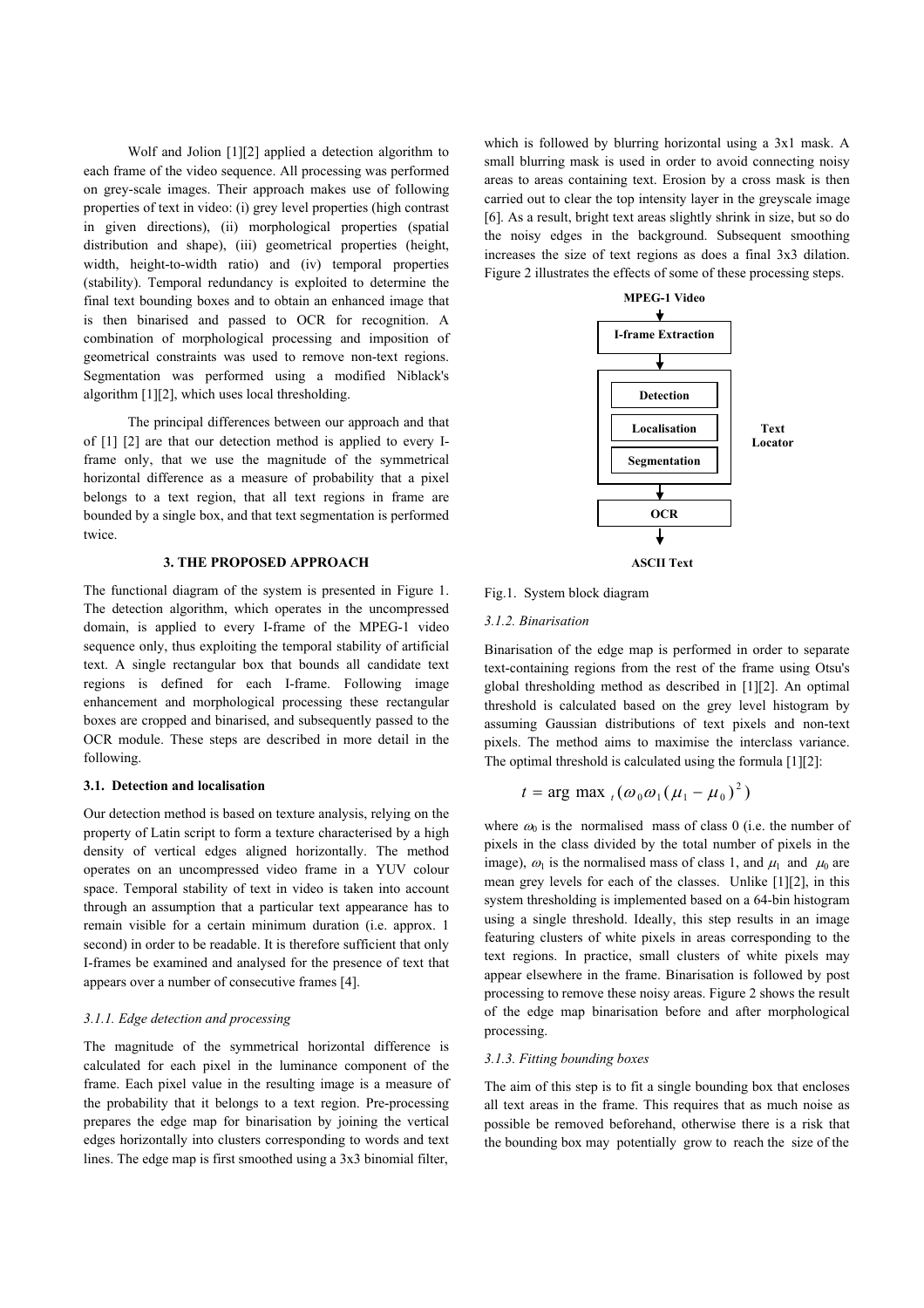

Fig. 2. (a) Input image, (b) horizontal difference magnitude, (c) (d)binarised edge map before and after morphological processing

frame. As can be seem from Figure 2, the binarised edge map contains some noise pixels. In order to remove these, several steps are taken. The first step is to use a 3x3 median filter that deals well with the noise spikes whilst preserving the edges. In the sample frame the benefit of median filtering in removing noise is not obvious as the noise spot is not a single pixel. However, its averaging effect is clear as the tiny black spots were removed from the white regions. The next step is a 3x1 dilation followed by a 5x5 opening. As can be seen in Figure 2, a 5x5 erosion succeeds in removing the noisy spot while the subsequent dilation with the same size structuring element restores the desired white clusters to their initial size.

Finally, a dilation in the horizontal direction using a 7x1 structuring element connects text pixels into text lines. In order to compensate for any damage to text regions during the previous processing, the text box size is adjusted by growing it by 5 pixels in all four directions. Geometrical constraints are imposed on bounding boxes and those failing to satisfy minimum area and width criteria are discarded. In Figure 3, the cropped text region identified from Figure 2 is presented.



Fig. 3. Cropped text image

## **3.2. Segmentation**

The purpose of the segmentation stage is to separate the character pixels from the background pixels and to form an image that contains only black character pixels on a white background, which is a suitable input for the recognition stage. Segmentation by local thresholding is performed based on the assumptions that (i) characters have high contrast to the background and (ii) characters are monochromatic regions. Some segmentation results are shown in Figure 4.

## *3.2.1. Pre-processing of cropped image*

In order to meet the high-resolution requirement imposed by OCR, the cropped image is bi-linearly interpolated by a factor of 4. This ratio is chosen so as to ensure that the smallest size font that occurs in video, such as movie subtitles, is enlarged sufficiently to constitute a suitable input to the OCR stage. This decision is based on a comparison of the movie subtitles font size in a test video and the suggested character size supplied with the OCR package we use. A last pre-binarisation step involves filtering using a 3x3 median filter in order to remove noise spikes.

## *3.2.2. Binarisation of cropped image*

Separation of character pixels from non-character or background pixels is based on local thresholding using a modified Niblack's algorithm as presented in [1][2]. The binarisation decision is made using a rectangular 5x5 window that is shifted across the image using the mean and standard deviation of grey levels in a window. Only those pixels that exhibit a high local contrast relative to the maximum contrast and the contrast of the window are retained. The following equation is used for the calculation of the threshold value [1][2]:

$$
T = (1 - a)m + aM + a\frac{s}{R}(m - M)
$$

where *m* is the mean grey level value in a window, *s* is the standard deviation of grey values in the window, *M* is the minimum grey level value for the whole image, *R* is maximum standard deviation for all windows. It is suggested in [1][2] that the parameter *a* be set to 0.5. However, as character strokes of segmented text appeared to be too thin and fragmented with parameter *a* set to 0.5, different values were investigated and 0.1 was determined to be the most suitable for our purposes. Following the smoothing step after the first segmentation, the second segmentation is performed as we noticed that it improves the quality of the segmented characters.

#### **3.3. Recognition**

Recognition is performed using freely available optical character recognition software known as Clara OCR [7]. This OCR package does not have in-built fonts and thus requires training. A considerable amount of effort has to be put into training so as to build a sufficiently large database of character patterns in order to enable Clara OCR to deal successfully with a variety of sizes, fonts and the varying degree of character fragmentation that occurs in the segmentation process. It is clear from our experiments that overall recognition results critically depend on the quality of the input provided by the segmentation stage. Any fragmentation or damage to the characters due to the presence of noise in video is likely to considerably disrupt the character recognition process.

> Other prisoners had to wear regulation prison clothes. The energy starts here But in reality, the best spy is the one who'll do anything it takes

Fig. 4. Segmentation results